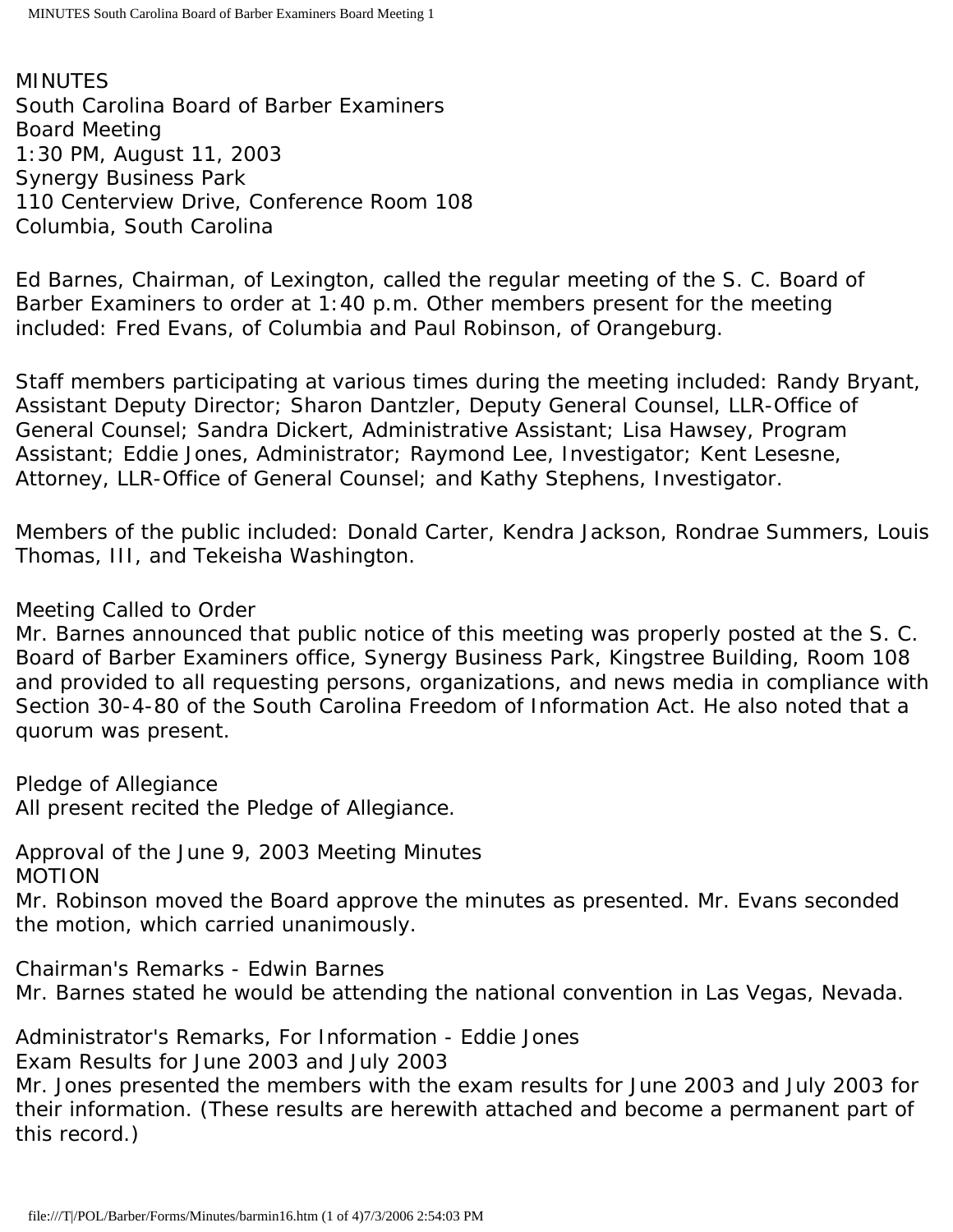Advisory Opinions, If Needed, Office of General Counsel There were no advisory opinions given during the August 11, 2003 meeting.

Legislative Update, If Needed, Legislative Liaison Office

Mr. Barnes questioned staff if a letter to Governor Sanford had been formulated on behalf of himself and Ms. Adams, Chairman of the S.C. Board of Cosmetology, indicating both the Board of Cosmetology and the Board of Barber Examiners oppose the proviso allowing cosmetologists to work in a barbershop.

Mr. Bryant indicated this matter would be addressed in January 2004 and a letter would be formulated at that time.

Action Items Unfinished Business There was no unfinished business discussed during the August 11, 2003 meeting.

New Business 1. Approval of Third Student Permit - Rondrae M. Summers Rondrae Summers appeared before the Board at this time.

Mr. Summers recently moved to Columbia and has been commuting to Unisex Barber Shop, located in Orangeburg, for OJT. He further stated he received his first permit in September 2002 and received a second permit in October 2002. He did not pay for the second permit and both permits were mailed to the same shop location.

Mr. Evans stated he would like to defer this matter to staff.

Ms. Hawsey retrieved Mr. Summers' original application file. She stated Mr. Summers' application, which was filed in September 2002, indicates he had previous barber training under Paul Robinson, Sr.

Mr. Summers stated he received that training approximately five years ago.

# MOTION

Mr. Robinson moved the Board allow Mr. Summers to receive his third student permit. Mr. Evans seconded the motion, which carried unanimously.

2. Approval of Third Student Permit - Louis Thomas, III Louis Thomas, III appeared before the Board at this time.

Mr. Thomas stated he has approximately 350 hours. He further stated that when his first permit was in effect an incident happened and instructor no longer wanted to have him at the shop. During the time his second permit was in effect his instructor stated he might have too much on his agenda.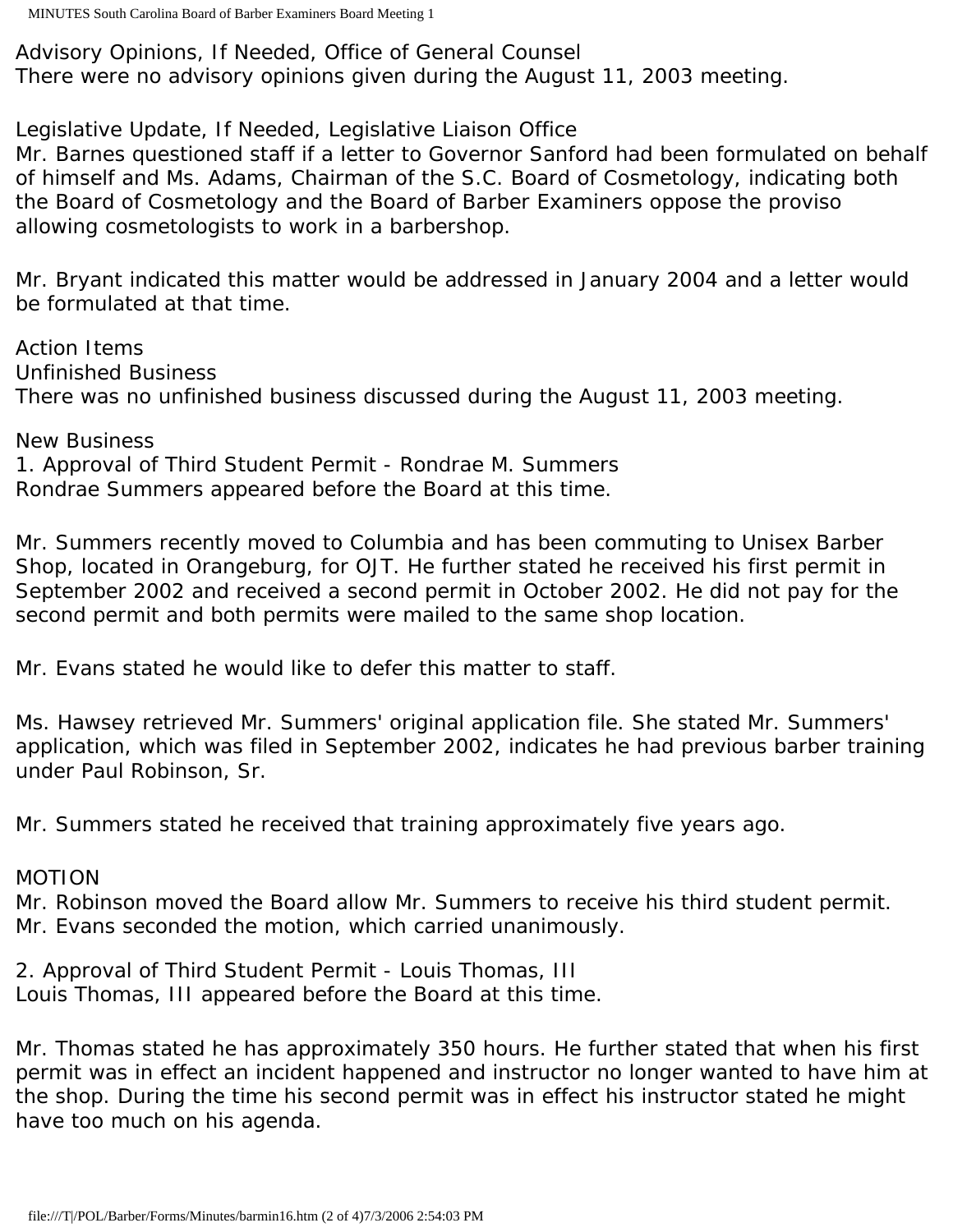#### MOTION

Mr. Evans moved the Board grant Mr. Thomas a third permit. The motion was seconded by Mr. Robinson and unanimously carried.

Ms. Hawsey stated staff can accept the hours Mr. Summers received under Mr. Gilmore, his second OJT instructor, if he submits a transcript with his permit application.

3. Review/Approval of Attending an Out of State Barber College While Undergoing OJT - Donald Carter

Donald Carter appeared before the Board at this time.

Mr. Carter stated he is requesting the Board approve his request for an apprentice license. He further stated he had been attending a barber school in Charlotte, North Carolina and received OJT from a barber in South Carolina. He indicated that as of this date he has 843 hours from the barber college. He went on to say he has 107 OJT instruction hours.

Mr. Barnes stated the Board must have a certified transcript from the college Mr. Carter attended. He also stated that Mr. Carter could charge for the cuts he does under OJT.

Discussion Items

OJT Issues When an Instructor Leaves - Tekeisha Washington and Kendra Jackson Tekeisha Washington and Kendra Jackson appeared before the Board at this time.

Ms. Jackson stated their instructor abandoned them as OJT students. She further stated she attempted to contact the instructor to obtain their transcripts so they may take the apprenticeship exam, however, he has not returned any of their calls.

Ms. Jackson stated she has 2,038 hours.

Ms. Washington stated she has 2,009 hours.

Ms. Stephens stated staff would handle this matter.

Public Comments There were no public comments made during the August 11, 2003 meeting.

Executive Session MOTION

Mr. Evans moved the Board enter executive session. Mr. Robinson seconded the motion, which carried unanimously.

Return to Public Session to Report on Executive Session Mr. Barnes noted for the record that no motions were made and no votes were taken during executive session.